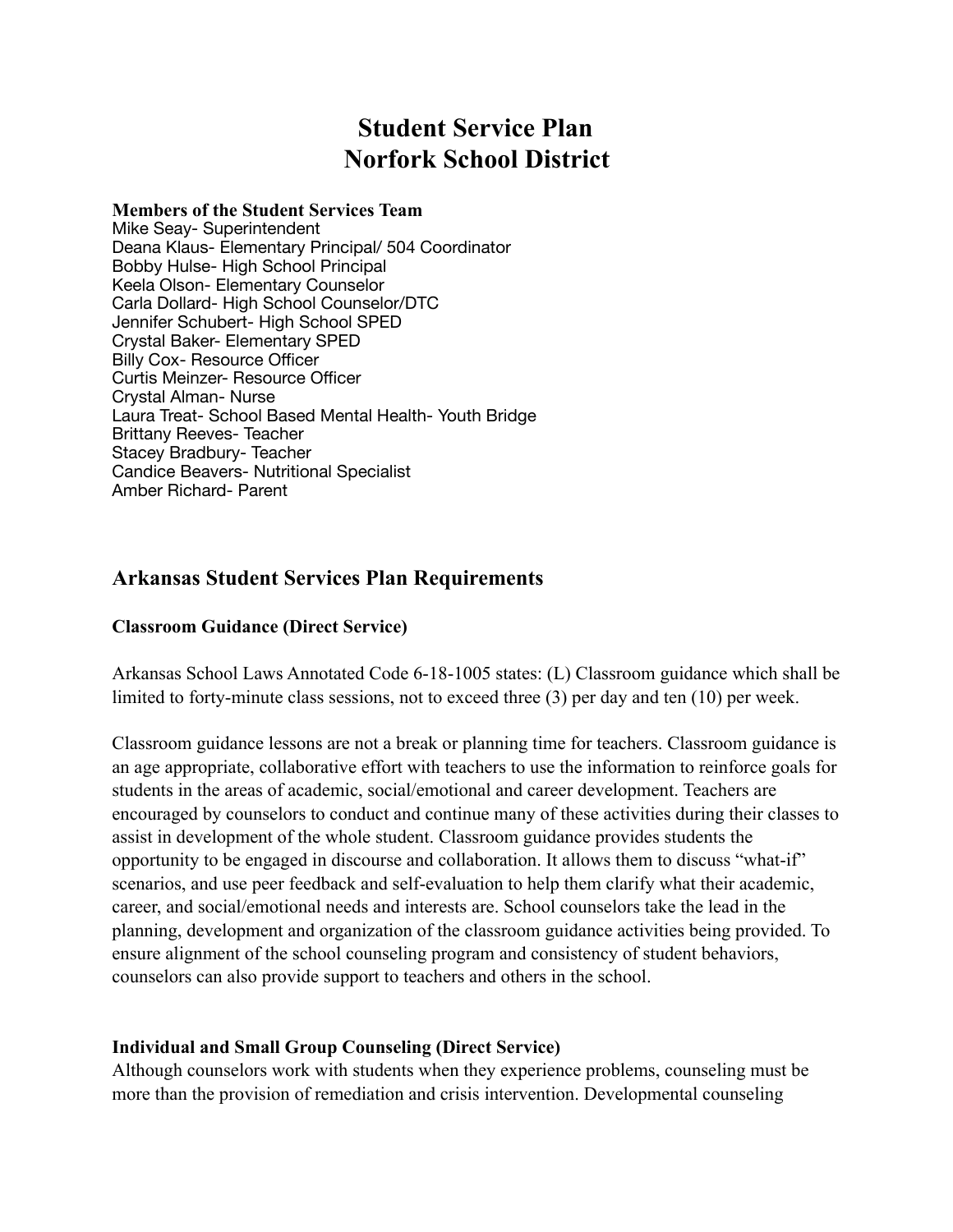provides students with coping strategies before a crisis occurs. This may involve seeing students individually or in groups to help them develop skills and use their resources. Working with students in groups acknowledges that peer influence is an extremely powerful factor in students' development. Groups provide them with an opportunity to give and receive feedback, which contributes to their understanding of themselves and others. It also allows them to practice interpersonal and personal skills in a safe, reinforcing environment. In addition, a group approach enables counselors to have an impact on a greater number of students. It is important to remember that the group approach is not suited to every student or every situation. Students are referred for counseling by: staff, teachers, parents, school psychologists, school administrators, peers, or themselves. Individual and small group counseling are K-12 services provided as needed.

### **Guidance in Understanding the Relationship between Classroom Performance and Success in School (Direct Service)**

The counselor assists students in understanding the relationship between school and classroom performance and their future college- or career- aspirations. This process begins in early grades and continues throughout the students' education. Age-appropriate classroom guidance lessons, small groups, and individual counseling sessions, as well as supporting teacher lessons and classroom procedures can all be used in the process of helping students see the connections.

#### **Academic Advisement (Direct Service)**

Academic advisement begins in elementary school and continues through high school. The school counselor acts as an advisor at all levels to guide students toward developing short- and long- term goals for educational decision-making including the selection of courses designed to help students prepare for college- and career- plans. Informational resources should also be available and organized in such a way as to guide students and provide information relevant to their plans. Counselors encourage students to reach their fullest potential by guiding them to take the most academically challenging coursework with a focus on interest areas.

#### **Orientation (Direct Service)**

Orientation is a process for students, teachers, parents, and stakeholders to learn about the guidance, counseling, and other student services offered to assist in the adjustment of new students to a school. Orientation is designed to help students make smoother transitions from one school setting to another. Formal programs may be used in a classroom setting for groups entering a new school after promotion. As new students enter school throughout the year, orientation may consist of individual or group sessions assisted by peer helpers. Orientation procedures include but are not limited to the following: Parent Nights, New Student Orientation, Transition Days, Financial Aid Nights

#### **Consultation and Coordination (Administrative Activity)**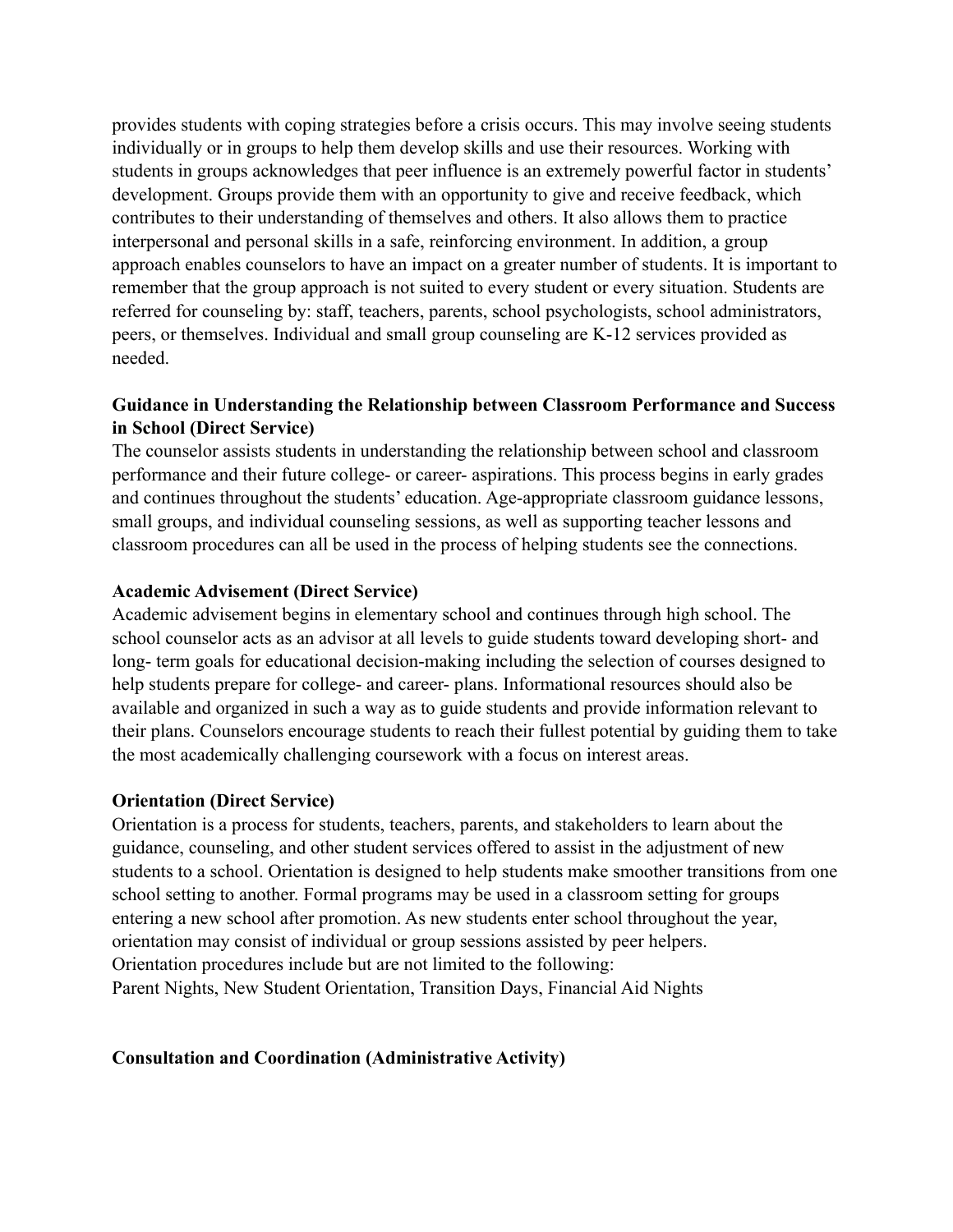An important part of the counselor's role is to collaborate with teachers and parents. Counselors work with teachers and administrators to help create school environments that encourage student growth and learning.

Consultation can include:

- Participating in and supporting the work of the Student Success Plan
- Conducting professional development workshops
- Discussions with teachers and other school personnel on subjects such as suicide -prevention or child maltreatment reporting requirements
- Assisting teachers to work with individual students or groups of students
- Providing relevant materials and resources to teachers, especially relating to classroom guidance core curriculum
- Assisting in the identification and development of programs for students with special needs; climate, and other guidance-related areas
- Interpreting student data or assessment results
- Consulting with other specialists (e.g., social workers, psychologists, representatives from Community agencies)

The counselor can also coordinate services between the school, home, and community agencies so that efforts to help students are successful and reinforced rather than duplicated.

### **Parental Involvement (Administrative Activity)**

Counselors may conduct workshops on issues such as: developing better study habits, counteracting negative peer pressure, preventing substance abuse, helping children cope with divorce, and managing disruptive behaviors. The counselors provide newsletters or social media information for parents to keep them updated on school counseling programs, opportunities, or information on ways to support their students at home. Counselors along with other school staff should encourage parents to participate in volunteer opportunities within the school setting.

### **Utilization of Student Records (Administrative Activity)**

The school counselor reviews academic records and files, and may update them for use with students and parents, as well as for their own professional use.

### **Interpretation of Student Assessments (Direct Services)**

Counselors help students identify their skills, abilities, achievements, and interests through counseling activities and the guidance curriculum.

### **Interpretation of Student Assessments (Direct or Administrative Activity)**

Counselors interpret standardized test results for parents, faculty, students, and community stakeholders. Working with students to interpret and understand their own standardized assessment results would be a direct counseling service.

# **Educational Academic Advisement, Career Counseling, Career Opportunities and Alternative Programs (Direct Service)**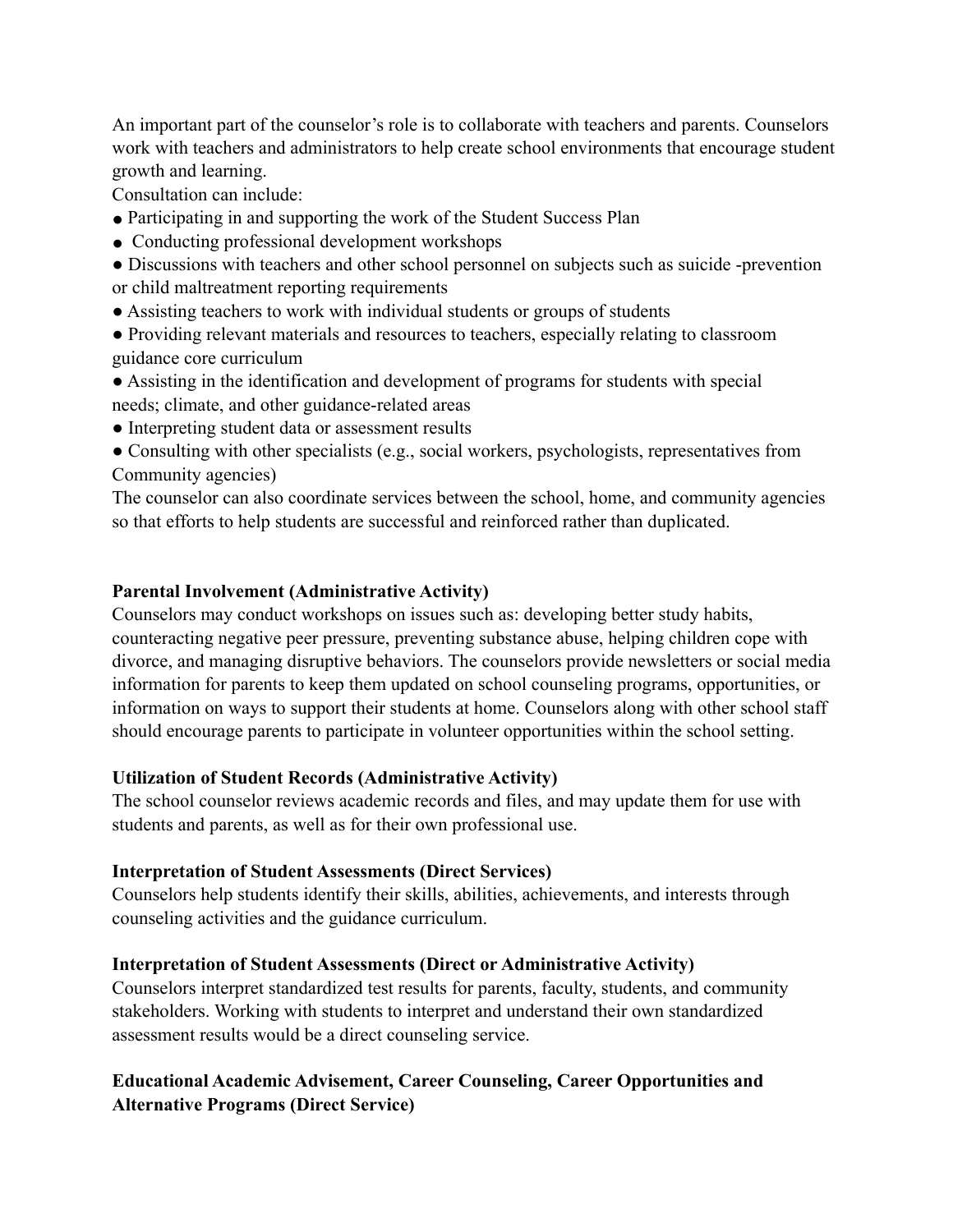Counselors advise students on educational, academic assessment, and career counseling including advising students on the national college assessments, workforce opportunities, and alternative programs that could provide successful high school completion and post-secondary opportunities. Activities include, but are not limited to the following: Career Awareness Lessons Career Fairs

College Career Coaches College Visits

### **Making Referrals to School and Community Resources (Administrative Activity)**

Counselors establish and maintain close working relationships with a variety of school and community agencies. These agencies include departments of health and social services, mental health centers, juvenile courts, and advocacy groups. To help students and their families cope with an array of problems, counselors identify school and community resources and support the established policies and procedures for interagency communication. The following community resources are an integral part of the counseling program and student success.

DHS Local Counseling Agencies Junior Auxiliary Local Churches American Legion Elks Lions Club Juvenile Services

# **Direct Counseling Activity Examples – 75% of Time Monthly**

The counselor provides direct to students at least 75% of their time monthly. Examples of direct counseling are:

- Individual social/emotional counseling
- Individual academic guidance and counseling
- Individual career education guidance and counseling and vocational decision making
- Orienting new students to the school (this does not include master scheduling)
- Consultation with students
- Class selection discussion/academic advisement with students
- Interpretation of state-mandated assessments with students
- Review records and files while assisting students
- Small group counseling sessions
- Classroom guidance sessions

# **Administrative Activities Examples- 25% of Time Monthly**

The counselor provides administrative services no more than 25% of their time monthly. Examples of administrative services are: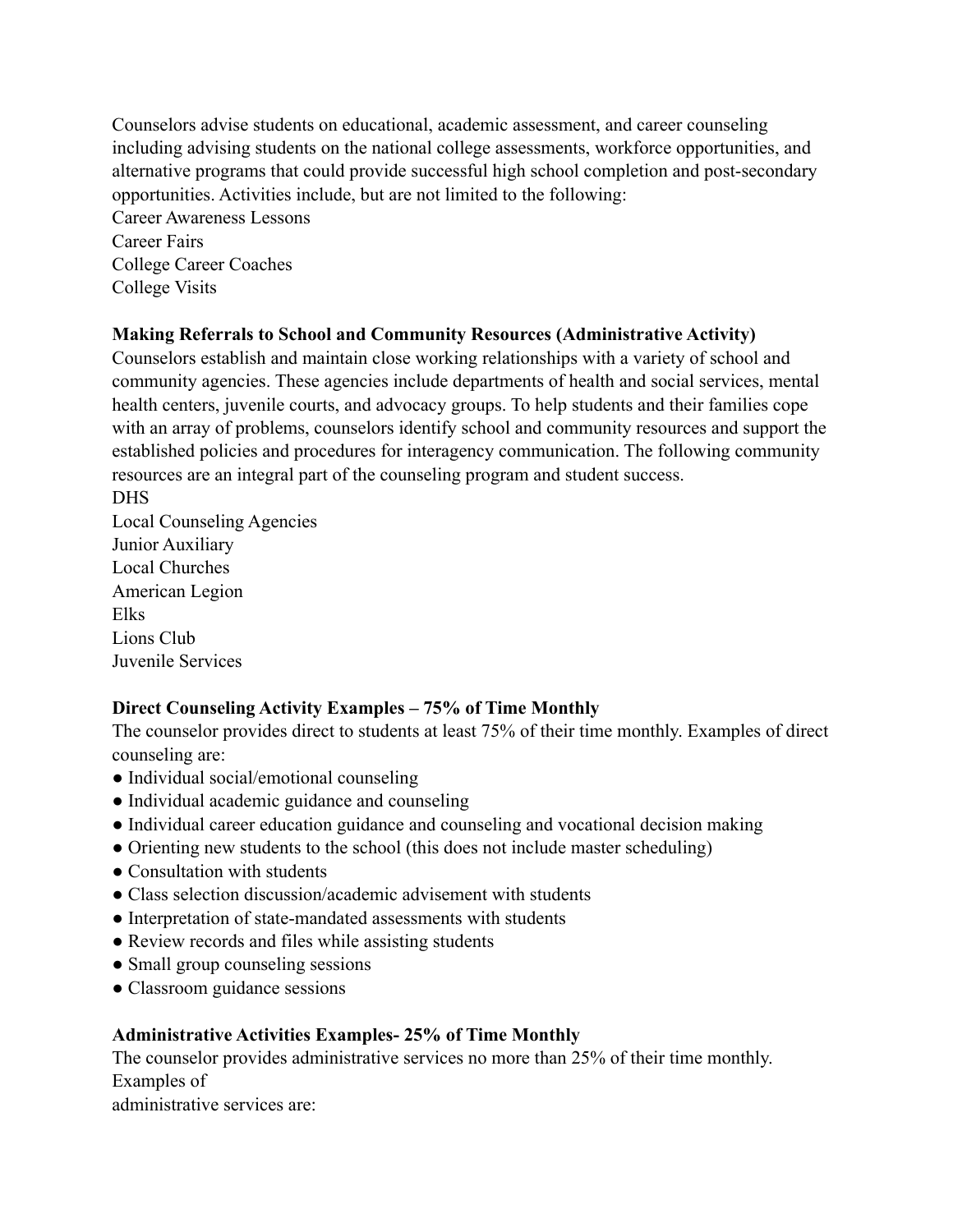- Consultation services with school personnel and outside agencies
- Making appropriate referrals
- Test interpretation about students; test interpretation for parents, faculty or community
- Updating guidance/counseling records for counselor's utilization
- Planning, managing, and evaluating the comprehensive counseling program
- Planning classroom guidance lessons

# **The American School Counselor Association's Position on High-Stakes Testing and School Counseling**

https://www.schoolcounselor.org/asca/media/asca/PositionStatements/PS\_High-StakesTesting.pdf

### **Career Awareness and Planning in School Counseling Programs (Direct Service)**

Annotated Code 6-18-1009 states: "Each school counselor shall provide a career planning process for each student to include career awareness, employment readiness, career information, and the knowledge and skill necessary to achieve career goals. School counselors shall also encourage parents, during regular parent conference, to support partnerships in their children's learning and career planning Process."

-At the elementary level, guidance and classroom activities can focus on developing personal skills, career exploration and making the connection between them and the world of work. -At the secondary level counselors work with students to ensure that they are aware of the importance of course selection and future planning. They can help students develop their course of studies or four-year plans so that students have a map for high school coursework. Counselors provide information to and assist students in understanding how taking more rigorous classes better prepares them for college- and work- success. Information on post-secondary opportunities and institutions, and alternative career programs are shared with students. Soft-skills are developed at all levels and the connection between them and career success is emphasized.

### **Arkansas District and School Planning**

Additional Components of Student Services Plans

The following components must be included in the school/district student services plan, but are not typically provided or implemented by the school counselor.

# **Alternative Methods of Classroom Management**

The Student Services Plan addresses alternative methods of classroom management. These methods can include, but are not limited to: behavior contracts, dispute resolution, classroom meetings, logical consequences, assertive discipline, behavior modification and career and academic counseling. Alternative methods are consistently implemented and reinforced by all school staff.

### **Follow-up of School Dropouts and Graduates**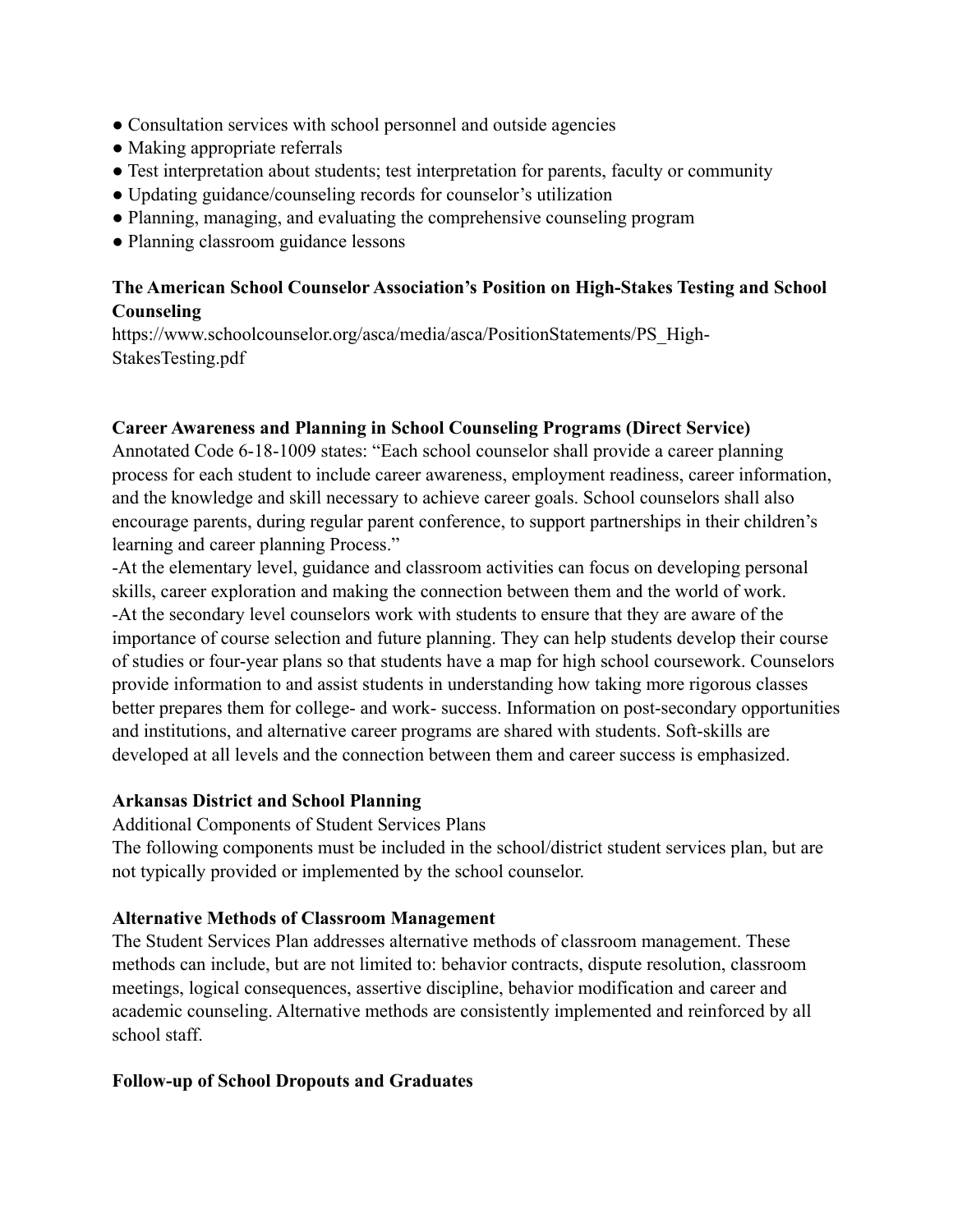Schools/districts follow-up with students who drop out with referrals, communication with parents, students, requests from new schools, etc. Follow-up with graduates can be through phone calls, emails

and What's Next forms completed prior to graduation, or by other contact methods.

### **Group Conflict Resolution Services**

These services shall include but are not limited to the following: educational and social programs which help students develop skills enabling them to resolve differences and conflicts between groups and programs designed to promote understanding and positive communication. Conflict solving for students could include: dealing constructively with conflicts, building positive self esteem, respecting human differences, making responsible decisions, developing sensitivity to all people, practicing conflict resolution, learning ways to handle frustration and anger, exploring conflict as a positive force for change, understanding the dynamics of conflict, respecting human differences, and developing positive interpersonal skills. By meeting social/emotional needs, students are encouraged to be more sensitive to differences and be more accepting of others.

### **Occupational and Placement Services**

Occupational and placement services personnel shall serve as a liaison between employers and the school to develop connections between the school and business and industry.

### **Psychological Services**

The district provides psychological services to students to ensure that they are ready to succeed and are

being prepared for college- and/or career- readiness. These services include, but are not limited to:

- Evaluation of students with learning or adjustment problems
- Evaluation of students for exceptional student programs
- Consultation with parents, students and school personnel to ensure students are ready to succeed
- Provision of an early identification system of learning potential and factors that might affect educational performance
- System for liaison and referrals with available resources
- Written policies that assure ethical procedures in psychological services.

### **School Health Services**

Each school district shall have a health services program. The program shall include screening, referral and follow-up procedures for all students. Students with special health care needs, medically fragile, and technology-dependent students will have individualized healthcare plans. Custodial health care services required by students with individualized health care plans shall be provided care by trained school employees, other than the classroom teacher. Students who require invasive medical procedures shall be cared for by a trained person who is licensed to perform the task. Classroom teachers shall not perform these tasks with the exception of